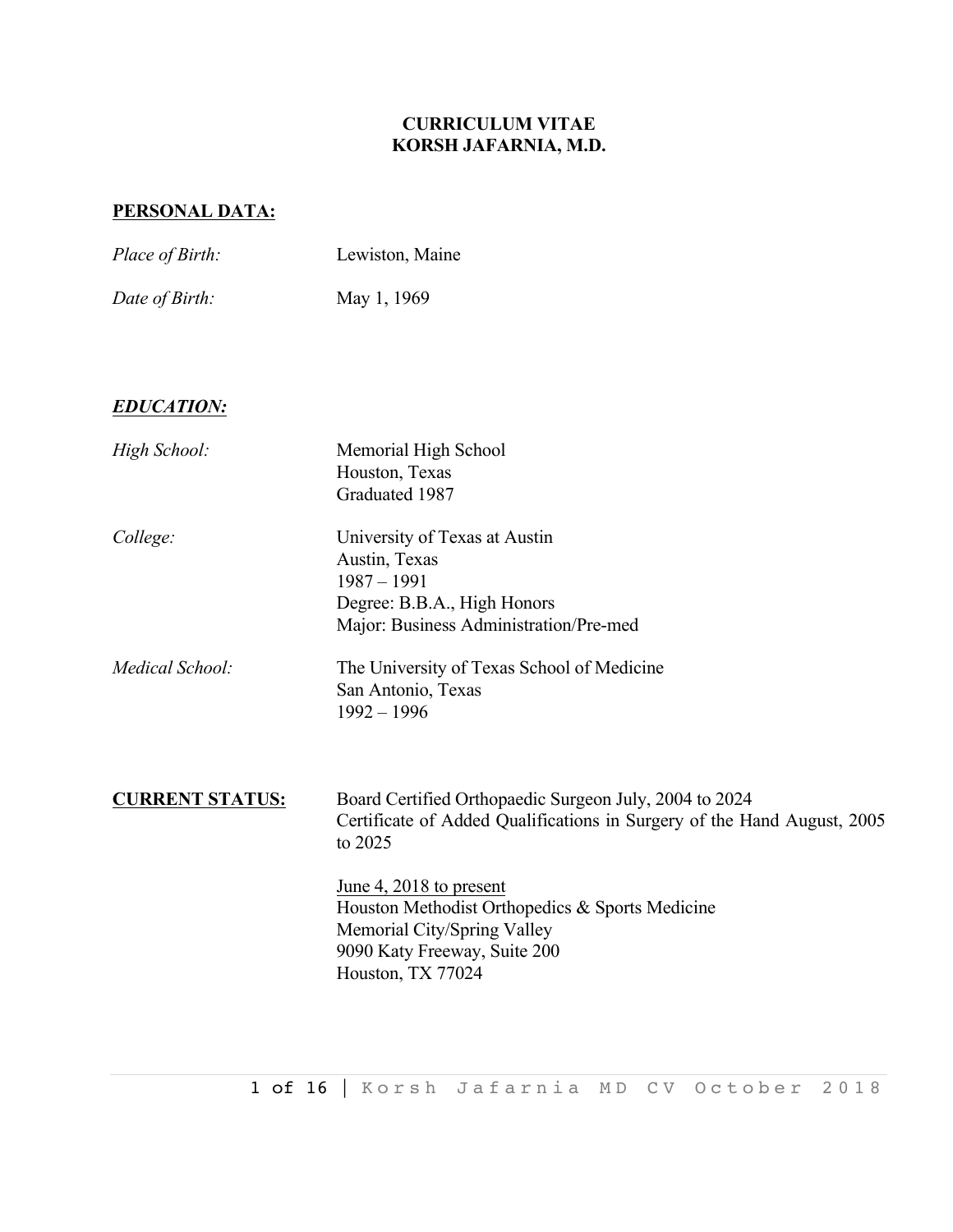| Academic: | Assistant Professor for Clinical Orthopaedic Surgery<br>Weill Cornell Medical College<br>July 1, 2013 to present                       |
|-----------|----------------------------------------------------------------------------------------------------------------------------------------|
|           | Assistant Professor of Clinical Orthopedic Surgery<br>Houston Methodist Institute for Academic Medicine<br>November 1, 2018 to present |

## **PROFESSIONAL TRAINING:**

| Internship:            | Baylor College of Medicine<br>Houston, Texas<br>General Surgery<br>June 23, 1996 – June 30, 1997                                                  |
|------------------------|---------------------------------------------------------------------------------------------------------------------------------------------------|
| Orthopaedic Residency: | Baylor College of Medicine<br>Houston, Texas<br>July 1, 1997 – June 30, 2001                                                                      |
| Fellowship:            | <b>Harvard Medical School</b><br>Massachusetts General Hospital<br>Boston, Massachusetts<br><b>Hand Surgery</b><br>August 1, 2001 – July 31, 2002 |

## **TEXAS STATE LICENSE:** K7171

## **PROFESSIONAL EXPERIENCE:**

January 1, 2016 – June 1, 2018 UT Physicians / Memorial City IRONMAN Sports Medicine Institute 929-B N. Gessner Road, Suite 100 Houston, TX 77024

UT Physicians / IRONMAN Sports Medicine Institute Texas Medical Center 6400 Fannin St., Suite 1620 Houston, TX 77030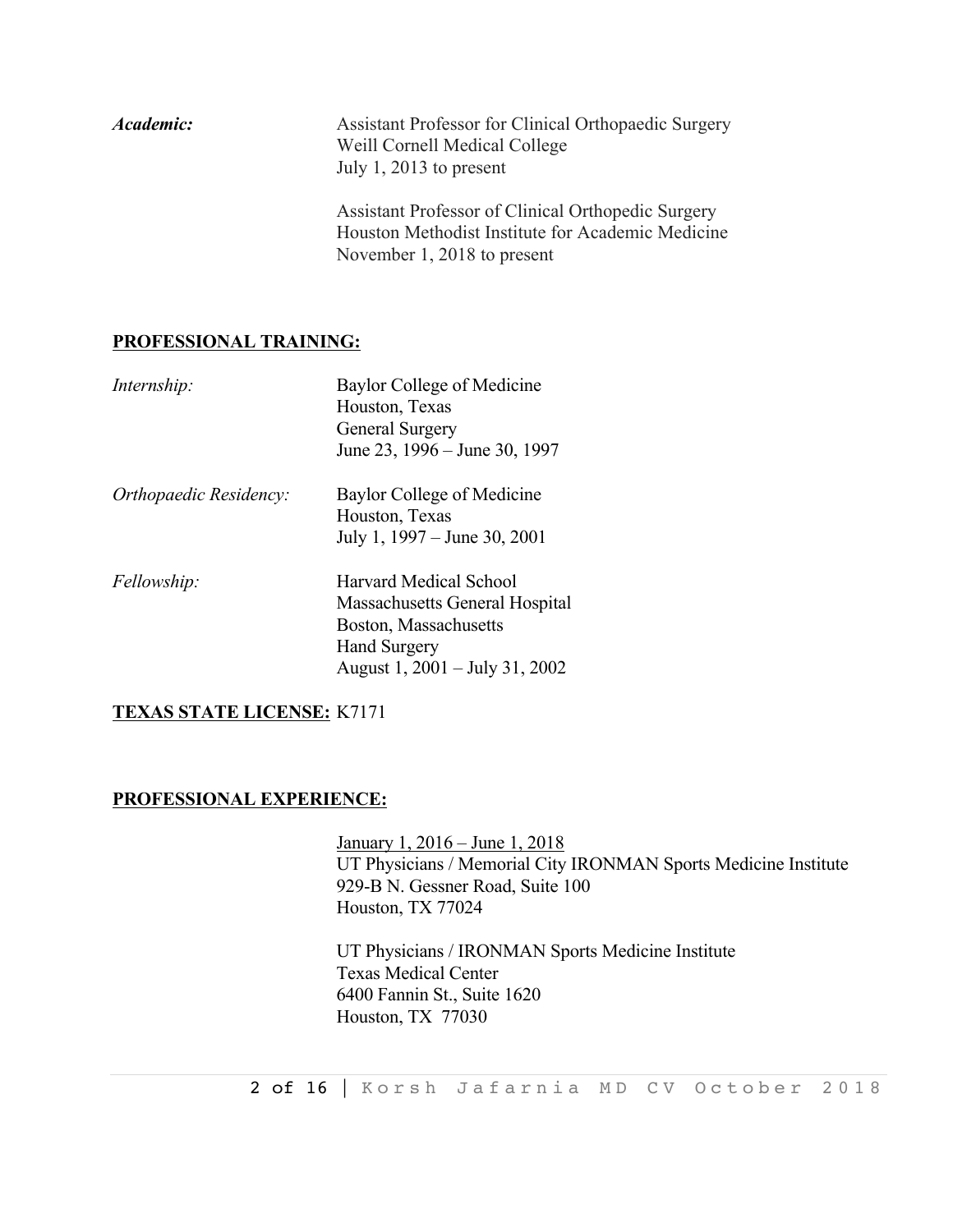|                  | August 1, 2010 to December 31, 2015             |
|------------------|-------------------------------------------------|
|                  | Houston Methodist Orthopedics & Sports Medicine |
|                  | Texas Medical Center, Smith Tower               |
|                  | 6550 Fannin, suite 2600                         |
|                  | Houston, TX 77030                               |
|                  | Houston Methodist Willowbrook Hospital          |
|                  | 13802 Centerfield Dr, Suite 300                 |
|                  | Houston, TX 77070                               |
|                  | August 12, 2002 to July 31, 2010                |
|                  | KSF Orthopaedic Center, P.A.                    |
|                  | 17270 Red Oak Drive, Suite 200                  |
|                  | Houston, Texas 77090                            |
| <i>Academic:</i> | <b>Clinical Assistant Professor</b>             |
|                  | Baylor College of Medicine                      |
|                  | July 1, 2002 to December, 2015                  |
|                  |                                                 |

Assistant Professor for Orthopaedic Surgery UT Health January 2016 to June 1, 2018

## **HOSPITAL AFFILIATIONS:**

Houston Methodist Hospital West, Memorial City Houston Methodist Hospital, Texas Medical Center Houston Methodist Willowbrook Hospital Shriners Hospitals for Children Highlands Surgery Center

## **POSITIONS:**

3 of 16 | Korsh Jafarnia MD CV October 2018 Member Quality Committee MWH, 1/2012 through 12/2014 Member Medical Records Committee MWH, 1/2011 through 12/2012 Chief of Staff Methodist Willowbrook Hospital, 2008 through 2010 Chair of Quality Utilization and Review Committee, 2008 through 2010 Chair of Medical Executive Committee, 2008 through 2010 Member Ethics Committee Houston Northwest Medical Center, 1/2003 to 12/2011 Chairman of Surgery Department Methodist Willowbrook Hospital, January 2005 – December 2006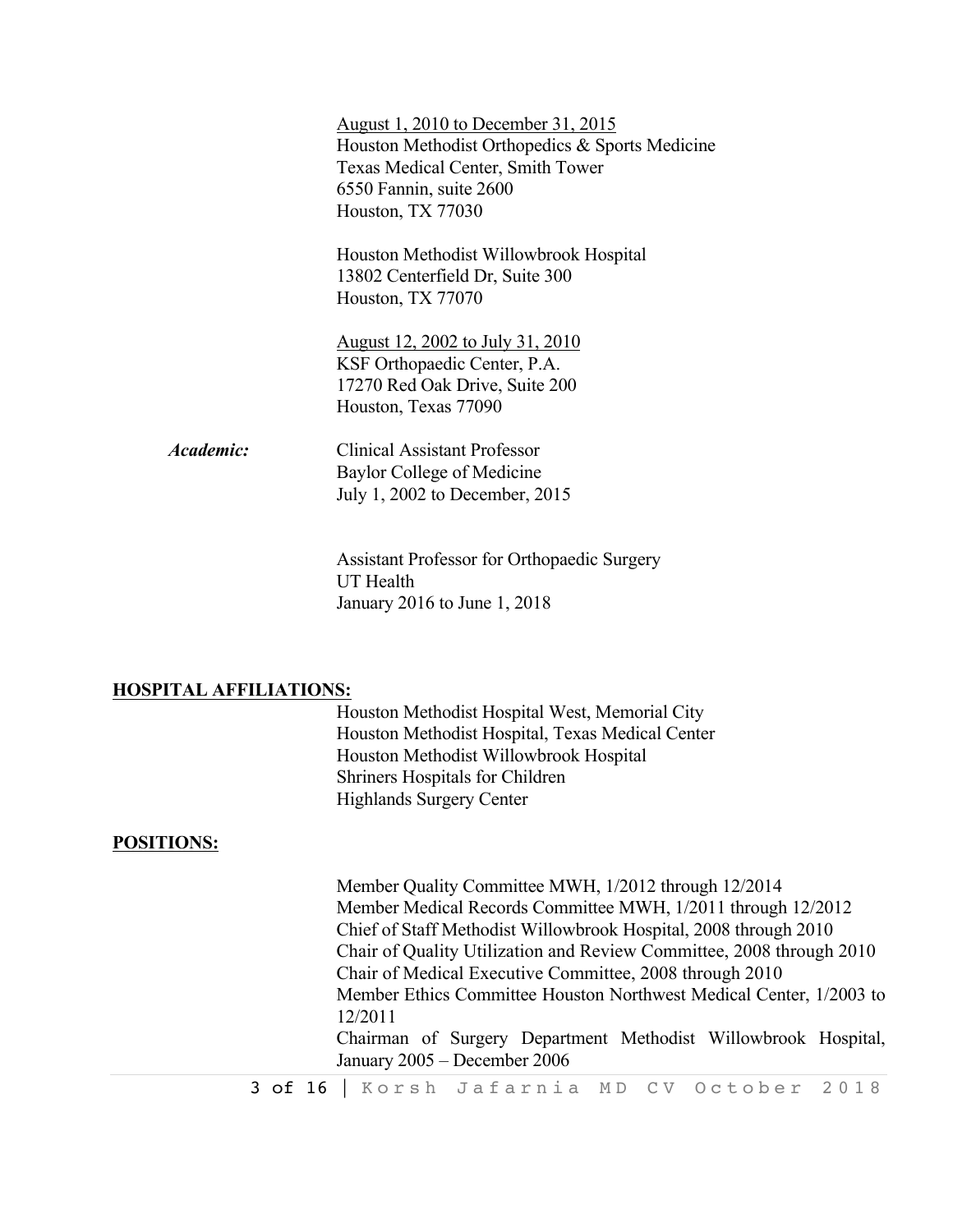|                         | Member - Medical Executive Committee Methodist Willowbrook<br>Hospital, January 2005 to 12/2010<br>Member - Medical Executive Committee TOPS Surgical Specialty<br>Hospital, June $2006 - May$ , $2009$                                                              |
|-------------------------|----------------------------------------------------------------------------------------------------------------------------------------------------------------------------------------------------------------------------------------------------------------------|
| <b>BOARD POSITIONS:</b> |                                                                                                                                                                                                                                                                      |
|                         | Depelchin Children's Center, Board Member 2018 – present<br>The Chancellor's Council, The University of Texas System 2018 – present<br>Post Oak Little League Board, Sports Medicine Director 2011 – present<br>Texas Children's Hospital, Ambassador 2010 - present |
| <b>PUBLICATIONS:</b>    | Collins ED, Jafarnia K, Lichtman DM. Proximal Row Carpectomy. Atlas<br>of the Hand Clinics 1999; 4 (2):145-161.                                                                                                                                                      |
|                         | Jafarnia K, Bennett JB, Collins ED, Kohl HW, Ilahi OA. Reliability of<br>the Lichtman Classification for Kienböck's Disorder. J Hand Surg. 2000;<br>25A:529-534.                                                                                                     |
|                         | Jafarnia K, Sullivan MJ, Hildreth DH. Hereditary Neuropathy with<br>Liability to Pressure Palsies: A Case Report. Clin Orthop Relat Res. 2001;<br>385: 253-255.                                                                                                      |
|                         | Jafarnia K, Gabel GT, Morrey BF. Triceps Tendinitis. Operative<br>Techniques in Sports Medicine. October, 2001; 9 (4): 217-221.                                                                                                                                      |
|                         | <b>Jafarnia K.,</b> Jupiter JB.: Distal Radius Fractures:<br>Anatomy,<br>Biomechanics, and Classification. Hand Surg Update 3. 2003(6):83-95.                                                                                                                        |
| Diaphyseal              | Collins E, Hildreth D, Jafarnia K. A Clinical Study of Extracorporeal<br>Shock Waves (ESW) for Treatment of Chronic Lateral Epicondylitis.<br>Current Orthopaedic Practice, 2011; 22 (2): 185-192                                                                    |
|                         | Ring D, Allende C, Jafarnia K, Allende B, Jupiter J. Ununited                                                                                                                                                                                                        |
|                         | Forearm Fractures With Segmental Defects: Plate Fixation and<br>Autogenous Cancellous Bone-Grafting. J Bone Joint Surg Am. 2004;86-<br>A(11):2440-2445.                                                                                                              |
|                         | Jafarnia K. Marking Your Site for Surgery. American Society for<br>Surgery of the Hand Correspondence Newsletter. January, 2011; Issue No.<br>3.                                                                                                                     |
| 4 of 16                 | Korsh Jafarnia MD<br>C V<br>October<br>2018                                                                                                                                                                                                                          |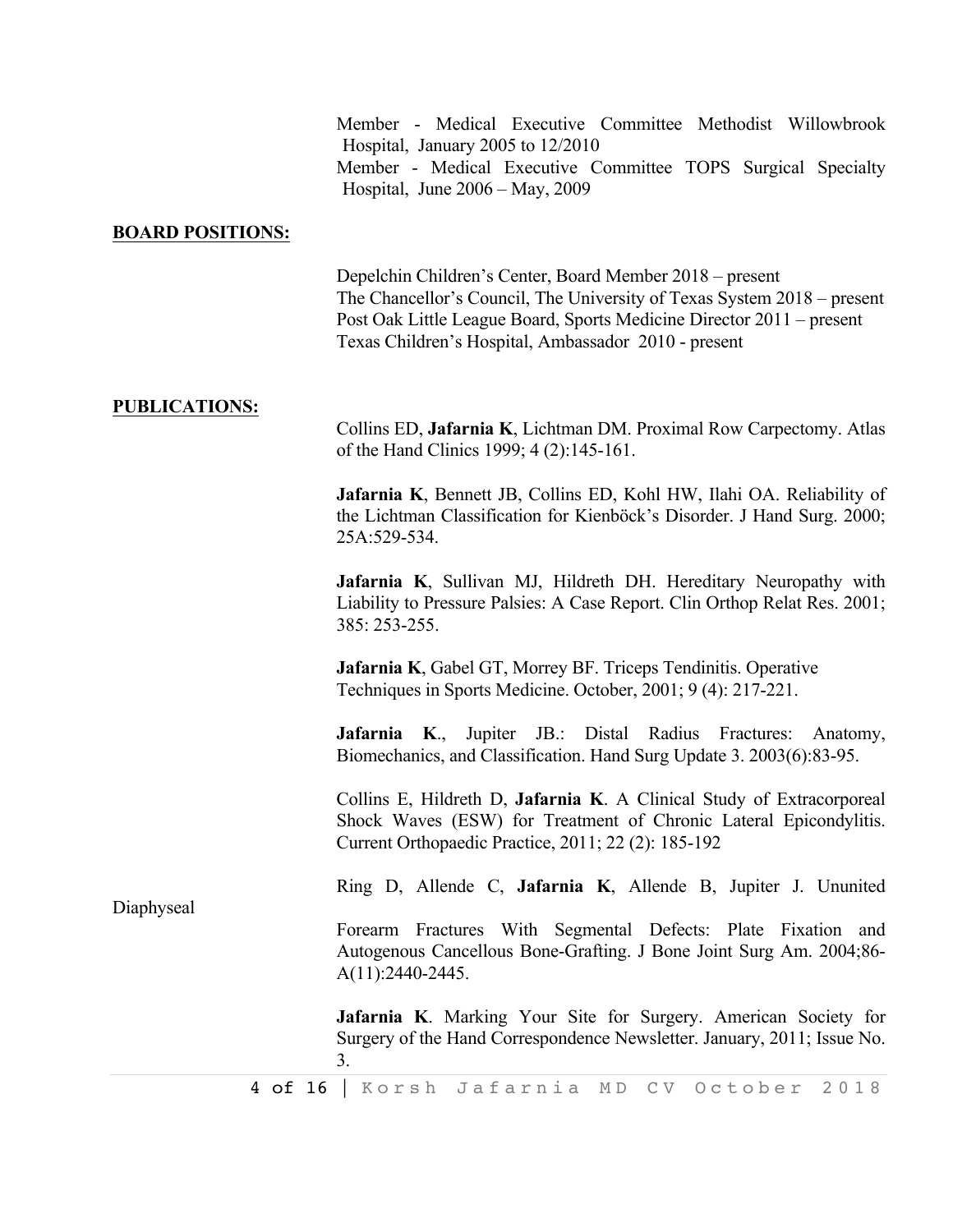Schupp CM, Rand SE, Hanson TW, Lee BM, **Jafarnia K**, Jia Y, Moseley JB, Seaberg JP, Seelhoefer GM. Sideline management of joint dislocations. Curr Sports Med Rep. 2016 May-June;15(3):140-53.

Bernstein D; Sochaki KR, **Jafarnia K**. Sterile Abscess with Subsequent Iatrogenic Draining Sinus Tract Formation Three Years after FiberWire® and Endobutton Distal Biceps Brachii Tendon Repair. JBJS Case Connector. 2017, April-June 7(2):e32.

#### **PRESENTATIONS:**

of

Kovach IS, **Jafarnia K**, Murray RC, DeBowes RM, Athanasiou K. The Effects of Intra-Articular Corticosteroid Injections on Mechanical Properties Articular Cartilage and Subchondral Bone in Horses. The  $37<sup>th</sup>$ Annual National Student Research Forum, Galveston, Texas, April 25 – 27, 1996.

**Jafarnia K**, Bennett JB, Collins ED, Ilahi OA. Reliability and Reproducibility of Lichtman's Classification for Kienbock's Disorder. The 54<sup>th</sup> Annual Meeting of the American Society for Surgery of the Hand (ASSH), Boston, Massachusetts, September 2 -4, 1999.

Collins ED, **Jafarnia K**. Evaluation of Rotational Malalignment for Distal Radius Fractures. The  $57<sup>th</sup>$  Annual Meeting of the American Society for Surgery of the Hand (ASSH), Phoenix, Arizona, October 2002.

Ring D, **Jafarnia K**, Allente C, Jupiter JB. Diaphyseal Nonunion of the Forearm. The 57<sup>th</sup> Annual Meeting of The American Society for Surgery

the Hand, Phoenix, Arizona, October 2002.

Ring D, **Jafarnia K**, Allende C, Jupiter JB. Diaphyseal Nonunion of the Forearm. The  $71<sup>st</sup>$  Annual meeting of the American Academy of Orthopaedic Surgeons (AAOS), San Francisco, March 2004.

**Jafarnia K**. Houston Northwest Medical Center Staff Presentation, Carpal Tunnel Syndrome, Houston, Texas, January 25, 2005.

**Jafarnia K**. Grand Rounds Presentation, Baylor College of Medicine, Update on Distal Radius. Fracture Operative Decisions, Houston, Texas, June 1, 2005.

**Jafarnia K**, Hannahs G, Ortiz A. Forearm Injury-Gymnastics. American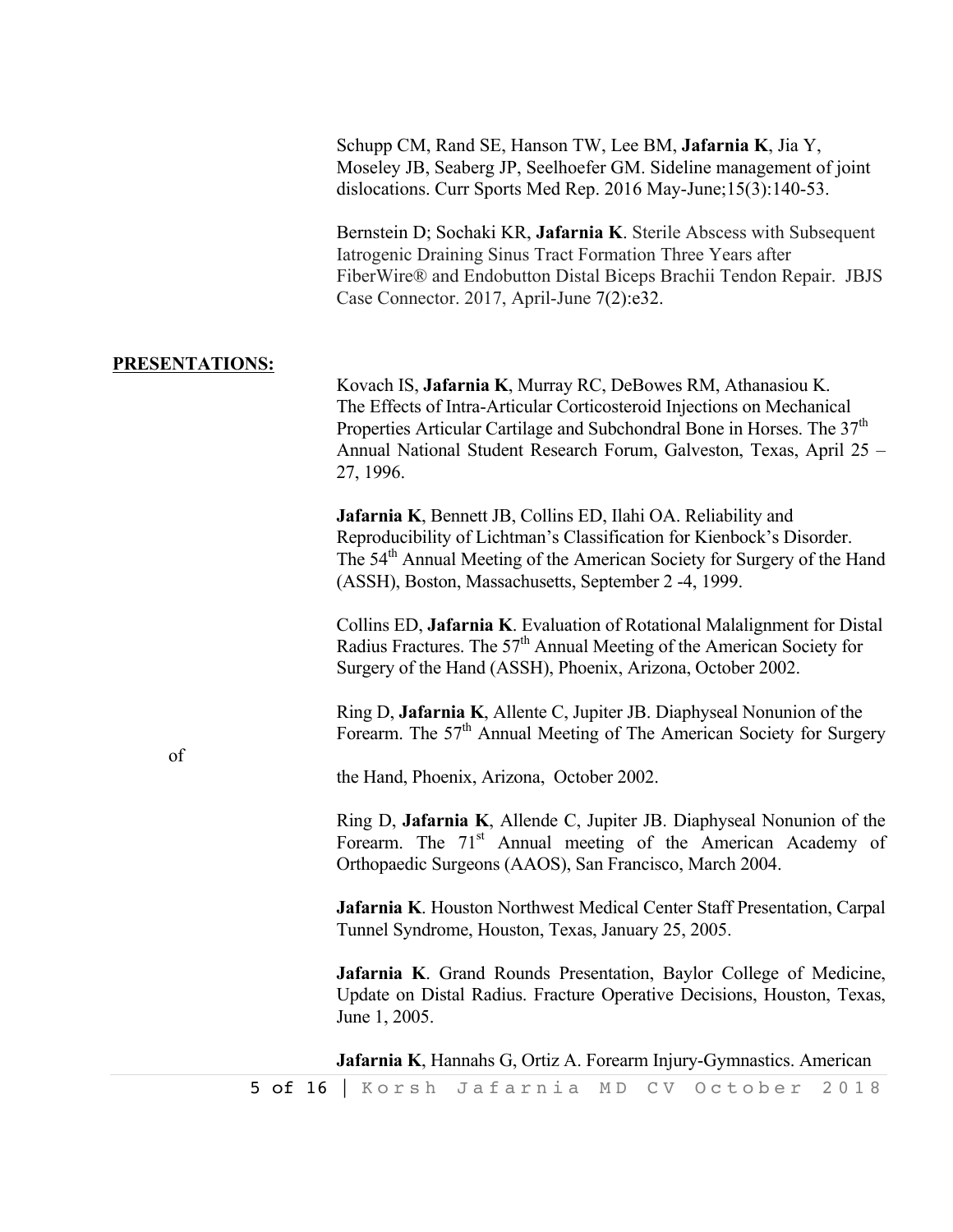College of Sports Medicine  $52<sup>nd</sup>$  Annual Meeting, Nashville, Tennessee, June1-4, 2005.

**Jafarnia K**, Rosen A. Common Wrist Problems. Texas Women's University and The American Society for Hand Therapy (ASHT), Houston, Texas, February 4-5, 2006.

#### **Other Invited Presentations:**

Wrist Fractures. Texas Society of Sports Medicine Annual Meeting, San Antonio, Texas, May 23 – 24, 2008.

Carpal Instability. Orthopaedic Grand Rounds, Baylor College of Medicine, February 13, 2009.

Carpal Instability. Hand Surgery Meeting, Baylor College of Medicine, February, 2010.

Elbow Fractures. American Society of Orthopedic Physician Assistants, Annual Meeting with NOAT, Houston, Texas, August 5-7, 2010.

Hand, Wrist, & Elbow Conditions Affecting Active Families. Orthopedics for the Primary Care Physician, Minute Maid Park, Houston, Texas, August 28-29, 2015.

Upper Extremity Orthopaedic Sports Injuries. UT Health McGovern Medical School & IRONMAN Sports Medicine Institute,  $15<sup>th</sup>$  Annual Sports Medicine Update, June 13, 2016.

Hand Injuries and Treatments. Phillips 66 Health Professionals' Conference, Houston, Texas, May 2, 2018.

#### **RESEACH IN PROGRESS:**

Gale AL, Burn MB, Liberman SR, Jafarnia K. Accuracy of Thumb Carpo-Metacarpal Joint Injection Based on Clinical Experience

Grant application submitted

Gale AL, Burn MB, Jafarnia K, Liberman SR. Proximal Row Carpectomy versus Four Corner Arthrodesis: Evaluation of Dynamic Force Distribution at the Radiocarpal Joint Grant application submitted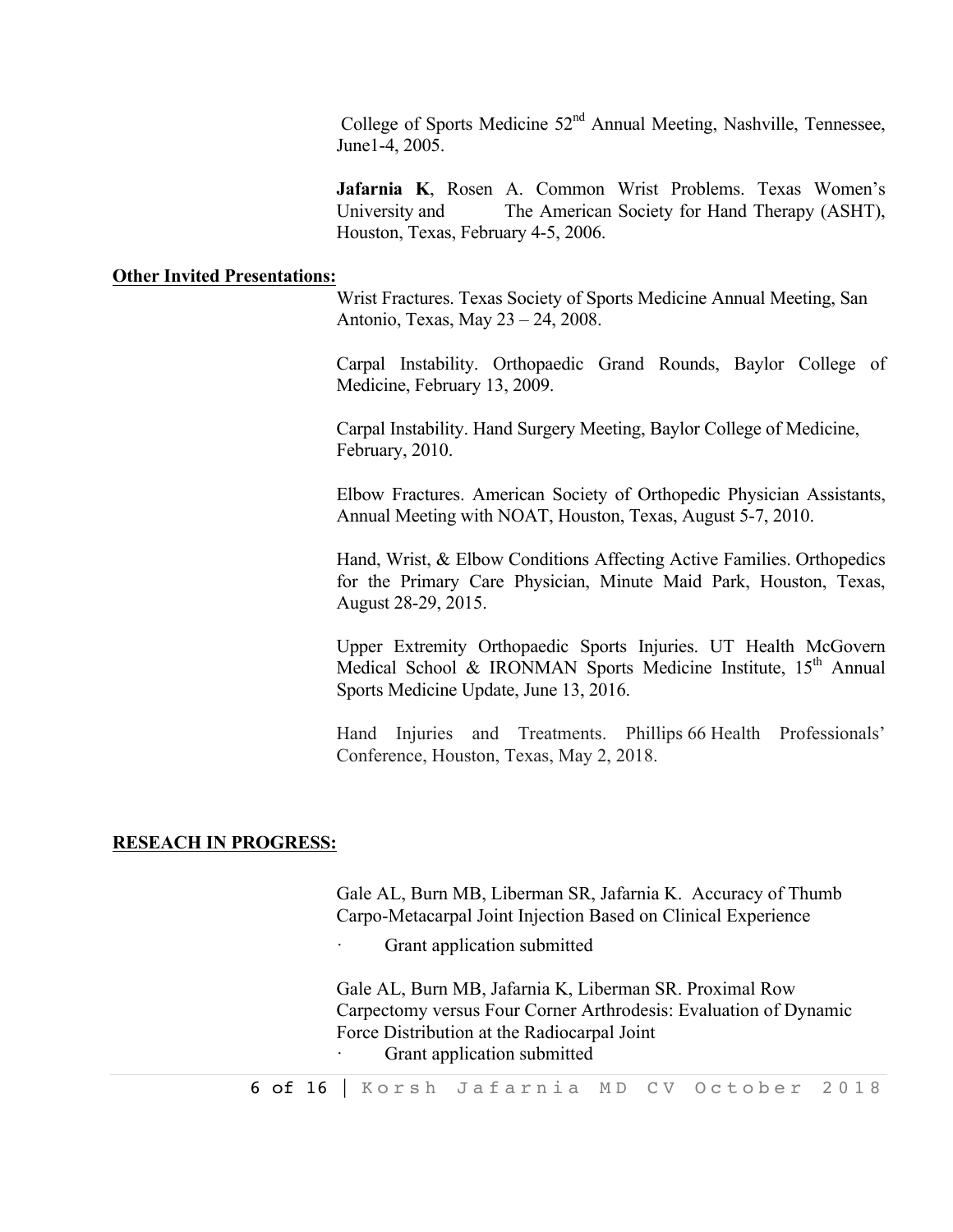## **HONORS:**

*Baylor College of Medicine:*

Teaching Excellence Award, 1999-2000 Bronze Hammer Award, 2000 Leonard Marmor Surgical Arthritis Foundation Award, 2000-2001

*University of Texas Health Science Center At San Antonio:*

Dean's Scholarship & Texas Legislative Merit Scholarship, 1992 – 1996 Alpha Omega Alpha Medical Society, 1995 Bartter Scholarship for Research - NIH funded, 1995 Psychiatry Student of the Year, 1995 Medical School Admissions Committee, 1995 -1996 AMSA Malpractice Bowl Founder, 1995 – 1996

*University of Texas at Austin:*

UT Posse President, 1987 -1989 Zeta Beta Tau, 1987 – 1991 Student's Association Senator, 1989 – 1990 Student Endowed Lectureship Committee, 1988 – 1989

#### **PROFESSIONAL SOCIETY MEMBERSHIPS:**

 American Board of Orthopaedic Surgery American Medical Association Texas Medical Association (prior Delegate) American Academy of Orthopaedic Surgery Active Fellow American Society for Surgery of the Hand Active Fellow Harris County Medical Society Texas Orthopaedic Association (prior Board Member)

#### **POST GRADUATE STUDIES:**

AO/ASIF (Arbeitsgemeinschaft für Osteosynthesefragen / Association of the Study of Internal Fixation) Basic Course, Madison, Wisconsin, 1997.

Advances in External Fixation, Cancun, Mexico, 1998.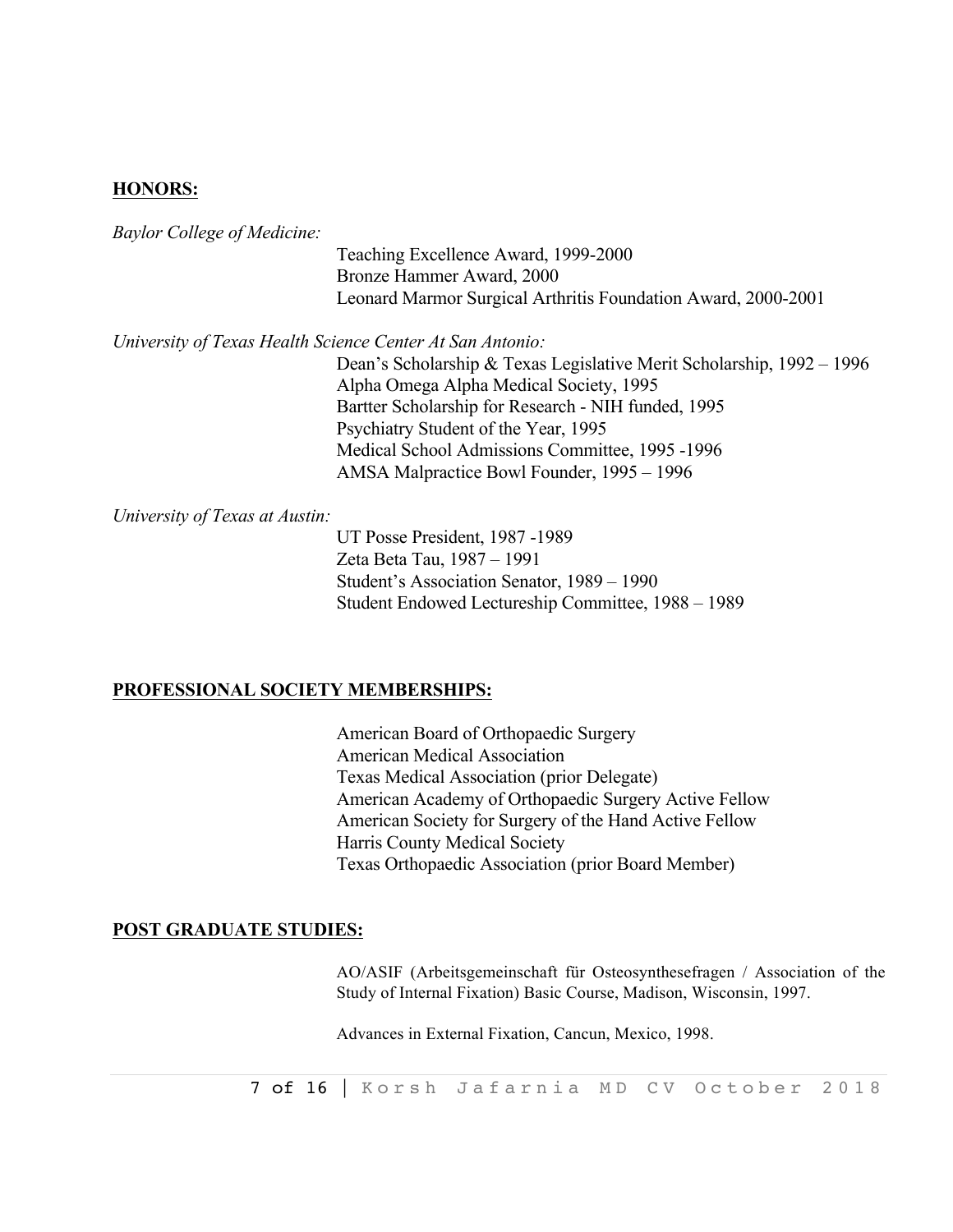American Academy of Orthopaedic Surgeons (AAOS) Trauma Perspectives for the New Millennium, Santa Fe, New Mexico, 1999.

Microvascular Surgery Course, St Joseph Hospital, Houston, Texas, 1999.

American Society for Surgery f the Hand (ASSH), 54<sup>th</sup> Annual Meeting, Boston, Massachusetts, September 2-4, 1999 19 Category I AMA/PRA Hours.

AO/ASIF Advances in Fracture Management, Davos, Switzerland, 2000.

American Society for Surgery of the Hand (ASSH), 55th Annual Meeting, Seattle, Washington, October 5, 2000, 4 Category I AMA/PRA Hours.

AO International Fellowship, French Institute for Surgery of the Hand with Dr. Philippe Safaar, Paris, France, January, 2001.

American Academy of Orthopaedic Surgeons (AAOS), 68th Annual Meeting, San Francisco, California, February 28, 2001 – March 4, 2001 28 Category I AMA/PRA Hours.

American Society for Surgery of the Hand (ASSH), Specialty Day, San Francisco, California, March 3, 2001, 7.5 Category I AMA/PRA Hours.

American Society for Surgery of the Hand, 56<sup>th</sup> Annual Meeting, Baltimore, Maryland, October 4-6, 2001, 23 Category I AMA/PRA Hours.

American Academy of Orthopaedic Surgeons, 69th Annual Meeting, Dallas, Texas, February 13-17, 2002, 28 Category I AMA/PRA Hours.

American Society for Surgery of the Hand, Specialty Day, Dallas, Texas, February 16, 2002, 7.5 Category I AMA/PRA Hours.

American Society for Surgery of the Hand,  $57<sup>th</sup>$  Annual Meeting, Phoenix , Arizona, October 2002.

Houston Northwest Medical Center, Problems of the Foot and Ankle, Houston, Texas, January 14, 2003, 1 Category I AMA/PRA Hour.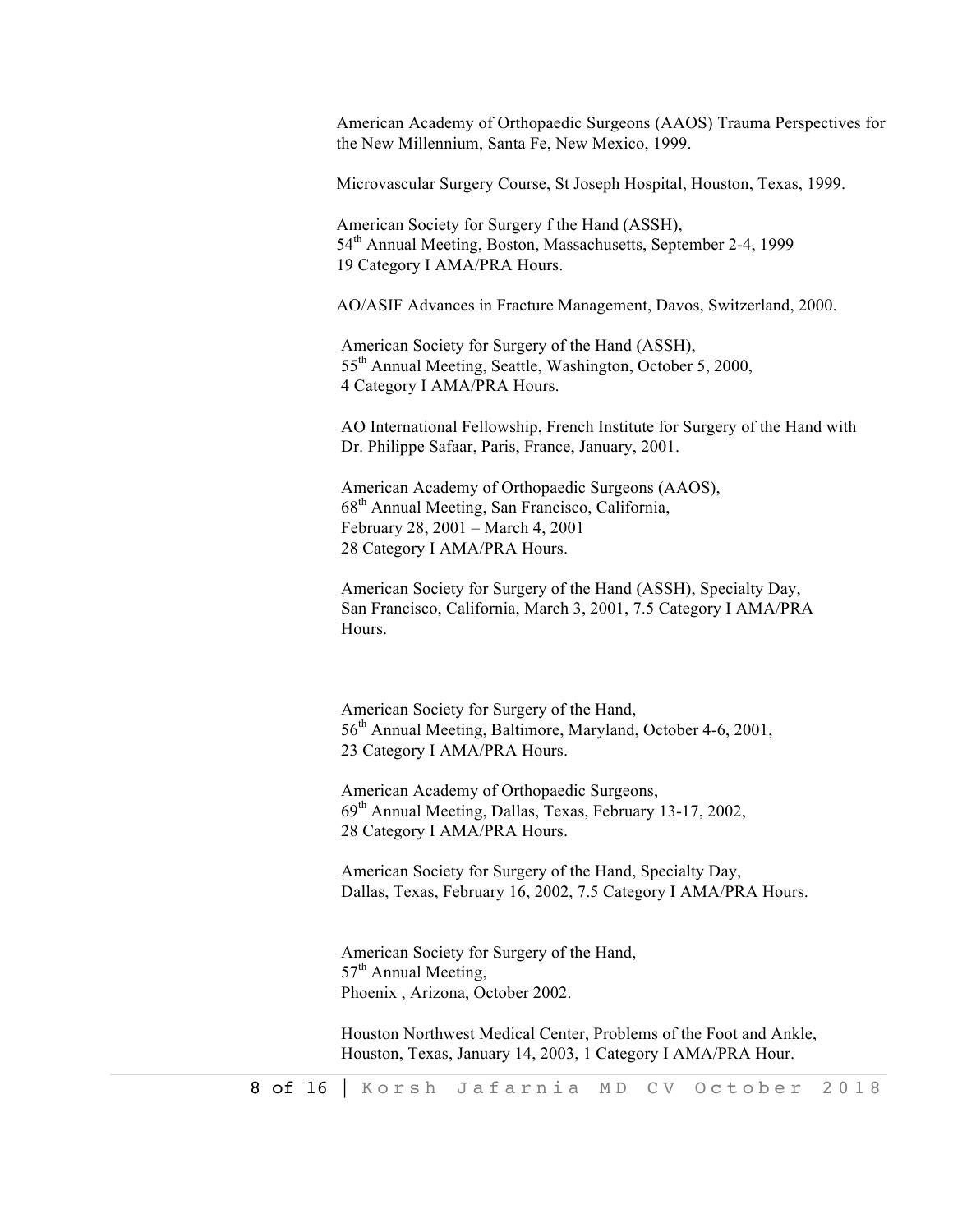American Academy of Orthopaedic Surgeons, 70<sup>th</sup> Annual Meeting, New Orleans, Louisiana, February 5-8, 2003, 28 Category I AMA/PRA Hours.

American Society for Surgery of the Hand, Specialty Day, New Orleans, Louisiana, February 8, 2003, 7 Category I AMA/PRA Hours.

Joe W. King Orthopedic Institute, Metacarpophalangeal (MCP) Arthroplasty, Houston, Texas, February 15, 2003, 8 Category I AMA/PRA Hours.

Texas Orthopaedic Association (TOA) Annual Meeting, Austin, Texas, April 5, 2003, 5 Category I AMA/PRA Hours. One hour Ethics.

St. Luke's Episcopal Hospital Orthopaedic Symposium, Houston, Texas, April 25-26, 2003, 11 Category 1 AMA/PRA Hours.

Baylor College of Medicine, Integration and Medical Ethics, Houston, Texas, June 4, 2003, 1Category I AMA/PRA Hour.

Texas Medical Liability Trust (TMLT) on line training, Fraud and Abuse Prevention: What Physicians Need to Know, June 28, 2003, 4 Category I AMA/PRA Hours Ethics.

Baylor College of Medicine and Methodist Willowbrook Hospital, The Epidemic Within: Addressing Physician Stress and Burnout, Houston, Texas, September 3, 2003, 1 Category I AMA/PRA Hours Ethics.

Texas Medical Association, Impairment Evaluation Under Texas Workers' Compensation  $4<sup>th</sup>$  Edition, Dallas, Texas, September 12-13, 2003, 18.5 Category I AMA/PRA Hours.

Hawaii Consortium for continuing Medical Education, The Treatment of Wrist Injuries, Advanced Surgical Techniques, Koloa, Hawaii, November 7-9, 2003, 18 Category I AMA/PRA Hours.

American Academy of Orthopaedic Surgeons,  $71<sup>st</sup>$  Annual Meeting, San

Francisco, California, March 11-14, 2004, 14 Category I AMA/PRA Hours.

American Society for Surgery of the Hand, Specialty Day, San Francisco, California, 7.5 Category I AMA/PRA hours.

The University of Texas Medical School at Houston, 32nd Annual Shriners Pediatric Orthopaedic Lectureship-Contemporary Issues in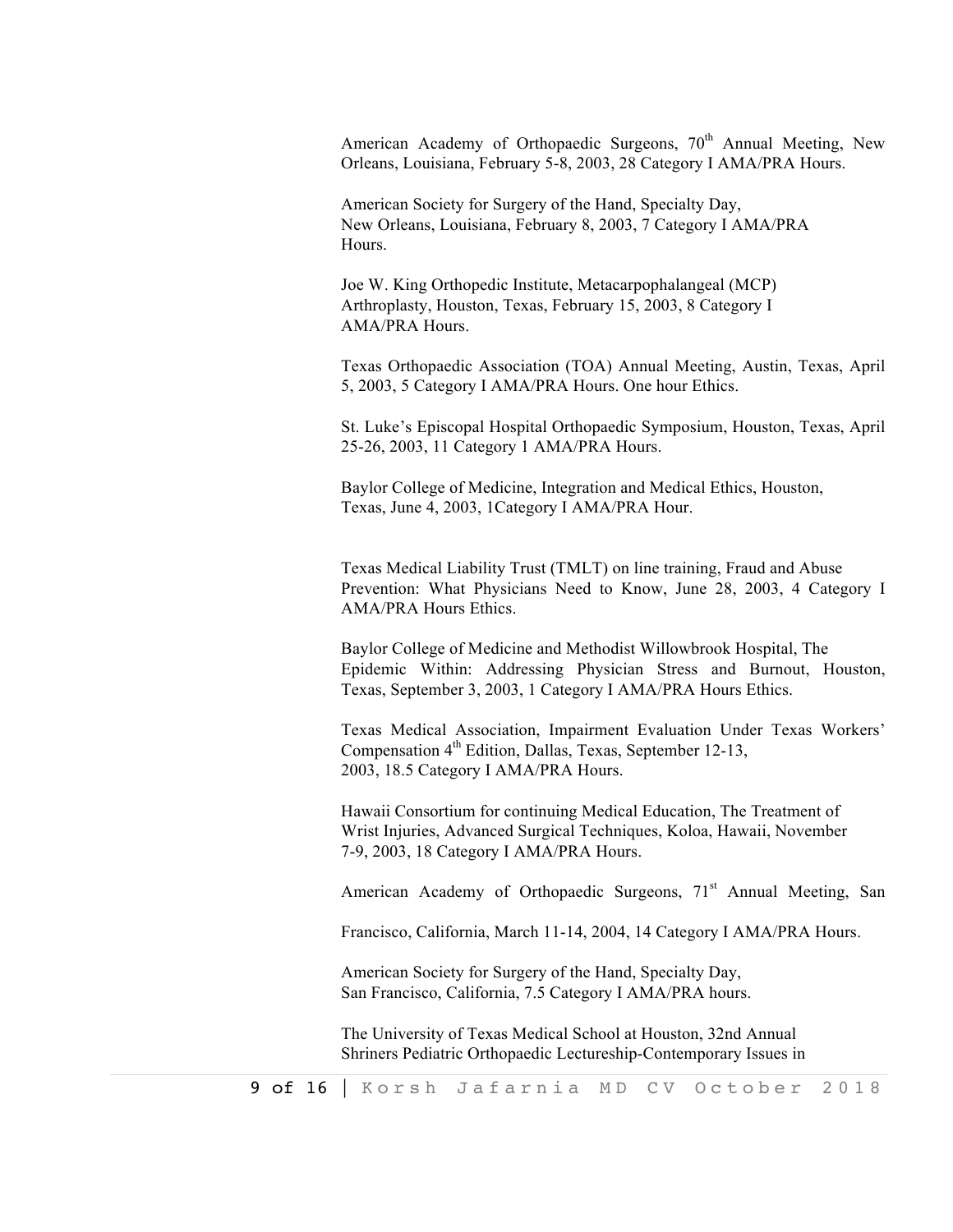Pediatric Musculoskeletal Disease, Houston, Texas, April 2, 2004, 4.25 Category I AMA/PRA Hours.

Texas Orthopaedic Association, Annual Meeting, Ethics and Law, Austin, Texas, May 14-15, 2004, 6 Category 1 AMA/PRA Hours.

Texas Medical Liability Trust on line training, He's Not My Patient-Is He? Commonly Misunderstood Situations That May Give Rise to a Physician's Duty, May 23, 2004, 1 Category I AMA/PRA Hour Ethics.

Texas Medical Liability Trust on line training, Hot Topics in Risk Management, May 23, 2004, 1 Category I AMA/PRA Hour Ethics.

Baylor College of Medicine and Methodist Willowbrook Hospital 2004 Lecture Series: New Advances in Surgical Treatment of Heart Failure, Houston, Texas, June 2, 2004, 1 Category I AMA/PRA Hour.

American Society for Surgery of the Hand  $59<sup>th</sup>$  Annual Meeting, New York, New York, September 8-11, 2004, 21.5 Category I AMA/PRA Hours.

American Academy of Orthopaedic Surgeons, 72<sup>nd</sup> Annual Meeting, Washington, DC, February 23-27, 2005, 28 Category I AMA/PRA Hours.

American Society for Surgery of the Hand, Specialty Day, February 25, 2005, Washington, DC, 7.5 Category I AMA/PRA Hours.

Methodist Willowbrook Hospital, Interventional Radiology-Yesterday, Today and Tomorrow, Houston, Texas, March 2, 2005, 1 Category I AMA/PRA Hour.

The 33rd Annual Shriner's Pediatric Orthopaedic Lectureship, The University of Texas Health Science Center At Houston Medical School, Houston, Texas, April 8, 2005, 4 Category I AMA/PRA Hours.

Houston Orthopaedic Society Monthly meeting, Houston, Texas, April 7, 2005, 1Category I AMA/PRA Hours Ethics.

TMLT on line educational course, On the Lookout: Current Risk Issues and How to Cope, May 14, 2005, 3 Category I AMA/PRA Hours Ethics.

TMLT on line educational course, How to Stay on the Right Side of the Law: Beginning, Maintaining and Ending Physician/Hospital Relationships, May 14, 2005, 3 Category I AMA/PRA Hours Ethics.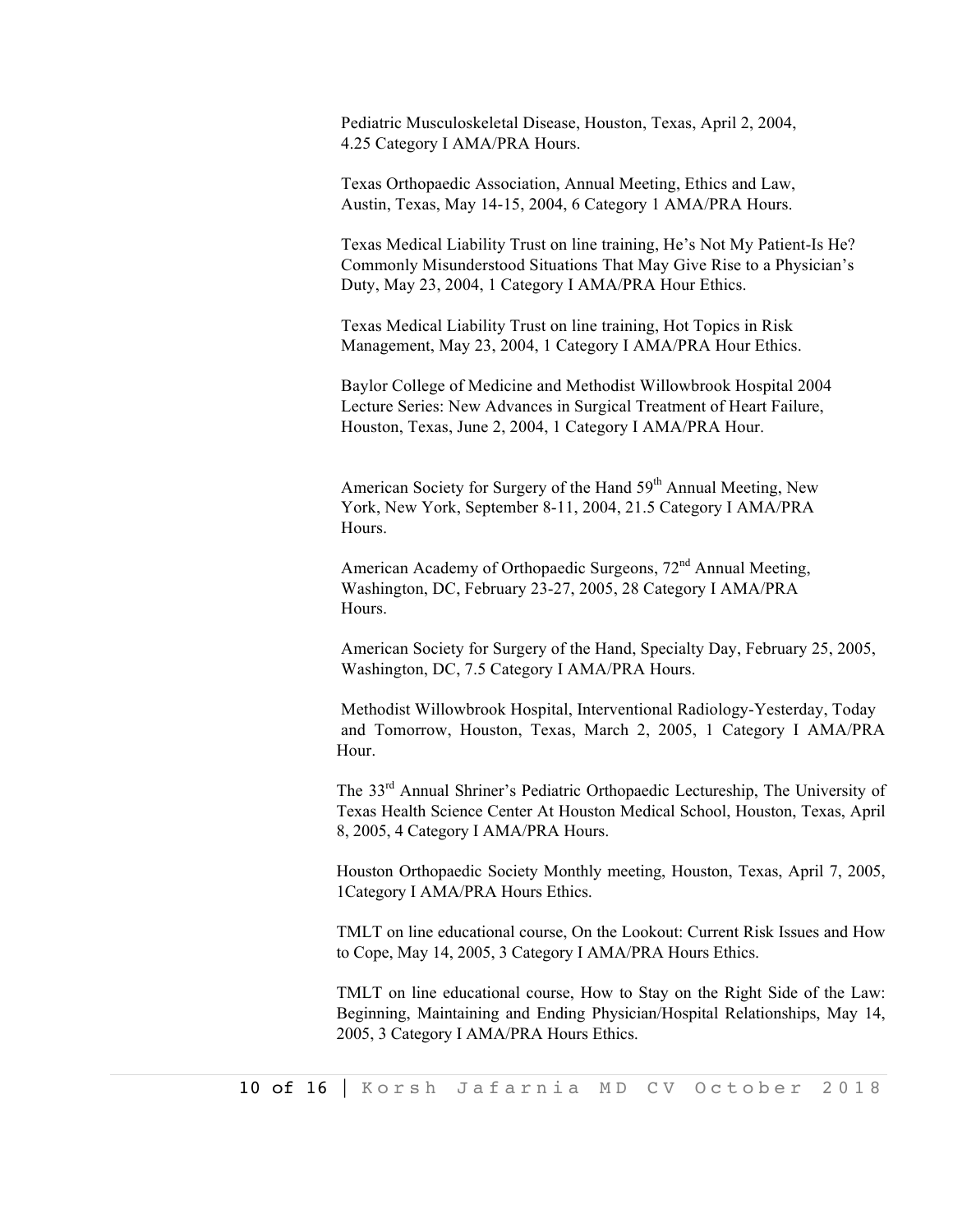American Society for Surgery of the Hand, Comprehensive review in Hand Surgery, Chicago, Illinois, July 15-17, 2005, 26.5 Category I AMA/PRA Hours.

KSF Coding Workshop, Presented By Margie S. Vaught, CPC, CCS-P, PC-H, MCS-P, ACS-OR, Houston, Texas, September 10, 2005, 4 Category 2 AMA/PRA Hours.

Legal Issues in Healthcare, Presented by: Gina Andrews, JD, Richard Cheney, and The Methodist Hospital, Houston, Texas, September 7, 2005, 1 Category I AMA/PRA Hour Ethics.

American Academy of Orthopaedic Surgeons 2006 Annual Meeting, Chicago, Illinois, March 22-26, 2006, 22 Category I AMA/PRA Hours.

American Society for Surgery of the Hand Specialty Day, Chicago, Illinois, March 25, 2006, 7.5 Category I AMA/PRA Hours.

Texas Medical Liability Trust Continuing Medical Education, Anatomy of a Complaint, April 12, 2006, 1 Category I AMA/PRA Hours. 1 Hour Ethics

Texas Medical Liability Trust Continuing Medical Education, Practice-Based CME, April 26, 2006, 1 Category I AMA/PRA Hours Ethics.

Texas Medical Association 2006 Annual Meeting, Houston, Texas, May 4-6, 2006, 16.5 Category I AMA/PRA Hours, 1 Hour Ethics.

Texas Medical Liability Trust Continuing Medical Education, Fraud and Abuse Prevention: What Physicians Need to Know –  $2<sup>nd</sup>$  Edition, May 25, 2006, 4 Category I AMA/PRA Hours, 1 Hour Ethics.

Texas Medical Liability Trust Continuing Medical Education, TMB Investigations, May 25, 2006, 3 Category I AMA/PRA Hours, 1 Hour Ethics.

TOA Strategic Meeting, Austin, Texas, Aug 4-5, 2006, 7.5 Cat I AMA/PRA hrs.

Texas Orthopaedic Association Socioeconomic Summit, Austin, Texas, August 12, 2006, 3 Category I AMA/PRA Hours.

American Society for Surgery of the Hand, Annual Meeting, Washington, DC, September 7-9, 2006, 17.75 Category I AMA/PRA Hours.

American Academy for Cerebral Palsy and Developmental Medicine Annual Meeting, Boston, Massachusetts, September 13-16, 2006, 23.5 Category I AMA/PRA Hours.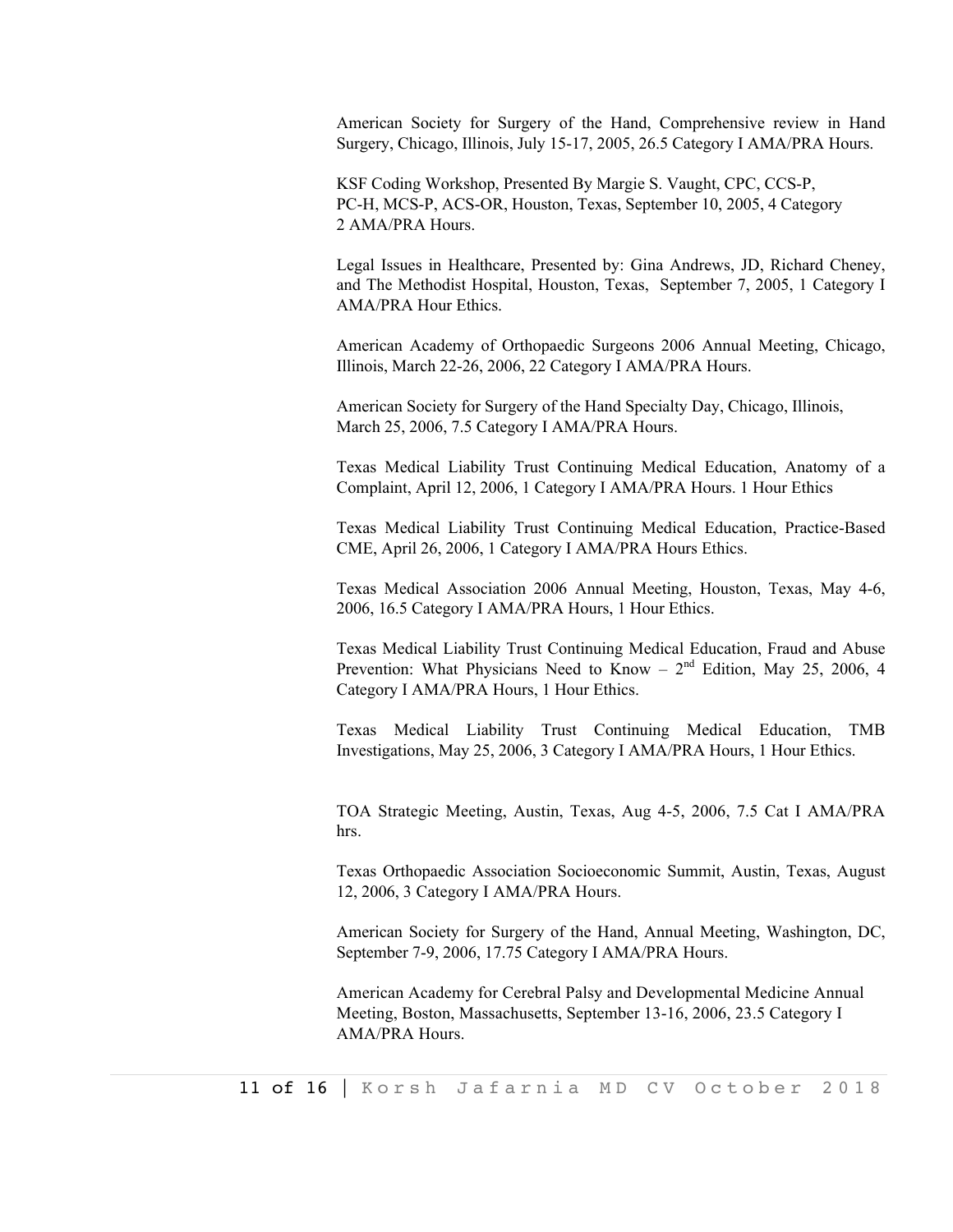The Methodist Hospital Grand Rounds, Houston, Texas, September 27, 2006, 1 Category I AMA/PRA Hours.

TMLT Continuing Education Activity, Double Jeopardy – Problem Patients  $\&$ Frustrated Physicians, October 5, 2006, 3 Category I AMA/PRA Hours, Ethics.

The University of Virginia Health System, Comprehensive E/M Coding and Documentation, October 31, 2006, 2.5 Category I AMA/PRA Hours.

American Academy of Orthopaedic Surgeons 2007 Annual Meeting, San Diego, California, February 14-18, 2007, 22 Category I AMA/PRA Hours.

American Society for Surgery of the Hand, 2007 Specialty Day, san Diego, California, February 17, 2007, 7.5 Category I AMA/PRA Hours.

St. Luke's Episcopal Hospital, 2007 Orthopaedic symposium, Houston, Texas, April 20-21, 2007, 11 Category I AMA/PRA Hours, ( 2 Hours Ethics).

Texas Medical Association, Tex Med, Occupational Medicine, Austin, Texas, April 28, 2007, 6.25 Category I AMA/PRA Hours, (2 hours Ethics)

TOA Meeting, Austin, Texas, May 11-12, 2007, 11 Category I AMA/PRA **Hours**.

TMA and Houston Northwest Medical Center, Disruptive behavior in Physicians, Houston, Texas, May 21, 2007, 1 Category I AMA/PRA Hour Ethics.

The Methodist Hospital Grand Rounds, Houston, Texas, June 6, 2007, 1 Category I AMA/PRA Hour.

TMLT Medical Education Activity, Terminating A Patient Relationship 2007 Risk, July 19, 2007, 1 Category I AMA/PRA Hour Ethics.

American Society of Surgery of the Hand, 2007 Self-Assessment Examination, July 27, 2007, 20 Category I AMA/PRA Hours.

TMLT Educational Activity, Electronic Medical Record: The Link to a Better Future, August 3, 2007, 3 Category I AMA/PRA Hours Ethics.

TMLT Medical Education Activity, Avoiding the Courthouse; 10 Practice Pitfalls 2007, August 16, 2007, 1 Category IAMA/PRA Hours Ethics.

KSF Orthopaedic Center, P.A. Coding Workshop, September 7-8, 2007, Houston, Texas, September 7-8, 2007, 6 Category II AMA/PRA Hours.

TMLT Medical Education Activity, Pay for Performance Risk Management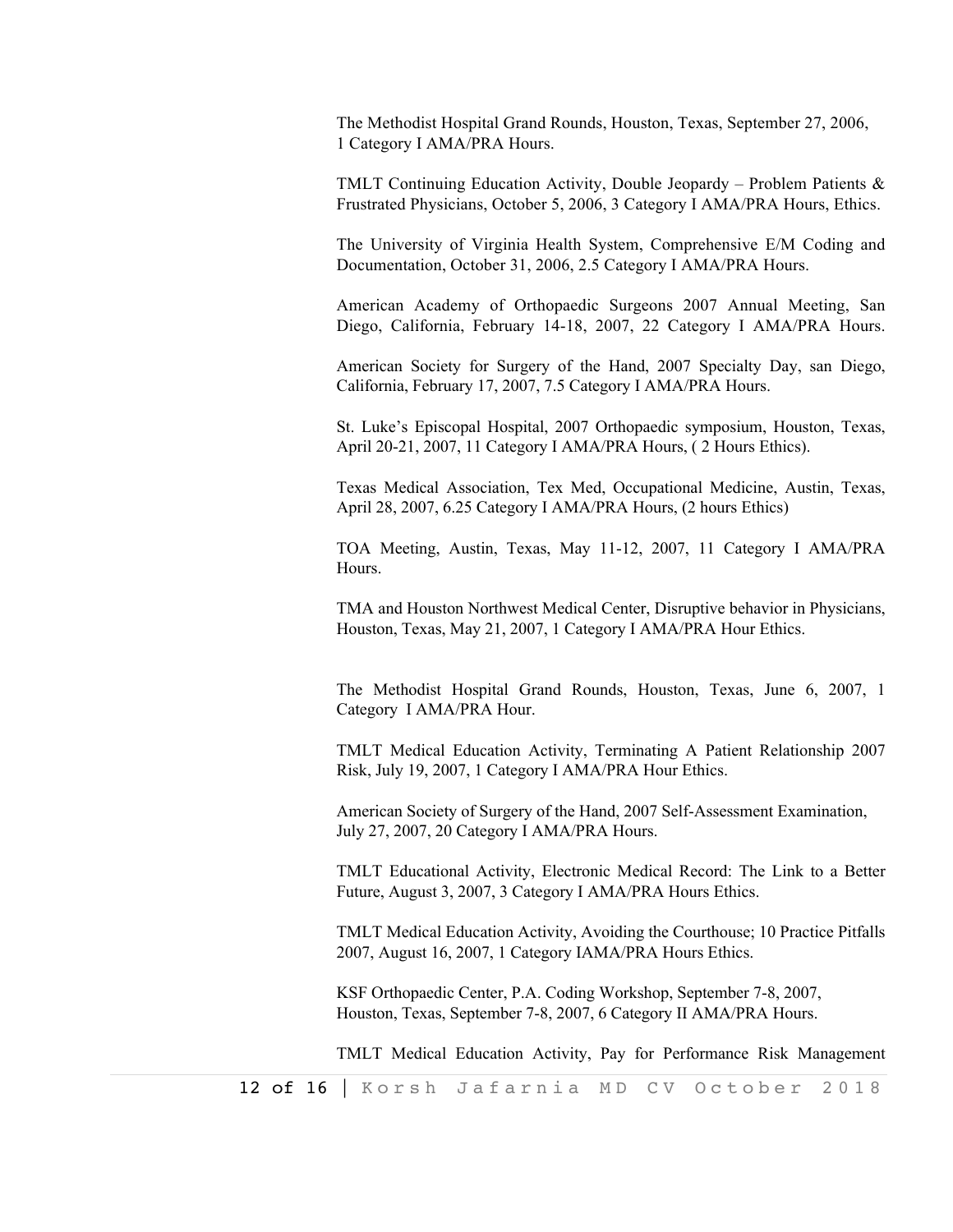Audio Seminar, October 18, 2007, 1 Category I AMA/PRA Hours Ethics.

TMLT Medical Education Activity, Conflict Resolution in the Office Audio Seminar, November 15, 2007, 1 Category I AMA/PRA Hours Ethics.

TMLT Educational Activity, Defensive Documentation, March 27, 2008, 1 Category I AMA/PRA Hours Ethics.

Texas Orthopaedic Association, Annual Meeting, Austin, Texas, May 22 – 24, 2008, 8 Category I AMA/PRA Hours.

ASSH 2008 Self-Assessment Examination, Completed June, 2008, 20 Category I AMA/PRA Hours.

TMLT Medical Education Activity, Health Care Rock N' Roll: Medicine in Transition, October 23, 2008, 3 Category I AMA/PRA Hours Ethics. .

TMLT Medical Education Activity, The Diversion Dilemma: Identifying and Preventing Prescription Drug Diversion, October 23, 2008, 3 Category I AMA/PRA Hours Ethics.

Episcopal Diocese of Texas, Safeguarding God's Children, Houston, Texas, December 2, 2008, 3 Hours Training.

TMLT Medical Education Activity, Understanding the Texas Medical Board: A Resource for Physicians, February 8, 2009, 3 Category I AMA/PRA Hours

American Academy of Orthopaedic Surgeons Annual Meeting, Las Vegas, Nevada, February 25-28, 2009, 27 Category I AMA/PRA Hours.

American Society for Surgery of the Hand Specialty Day, Las Vegas, Nevada, February 28, 2009, 8.5 Category I AMA/PRA Hours.

TMLT Educational Activity, Patient Advocacy: Recognize and Respond, June 18, 2009,1 Category I AMA/PRA Hour.

TMLT Educational Activity, Case Closed: Vol. 3, June 22, 2009, 4 Category I AMA/PRA Hours.

TMLT Educational Activity, Managing Risks in Medical Practice: Legal Update, September 22, 2009, # AMA PRA Category 1 Credits.

ASSH 2009 Self-Assessment Examination, Completed July 31, 2009, 20 Category I AMA/PRA Hours.

Texas Orthopaedic Association, Annual Meeting, Austin, Texas, April 24-25, 2009, 15.25 Category I AMA/PRA Hours.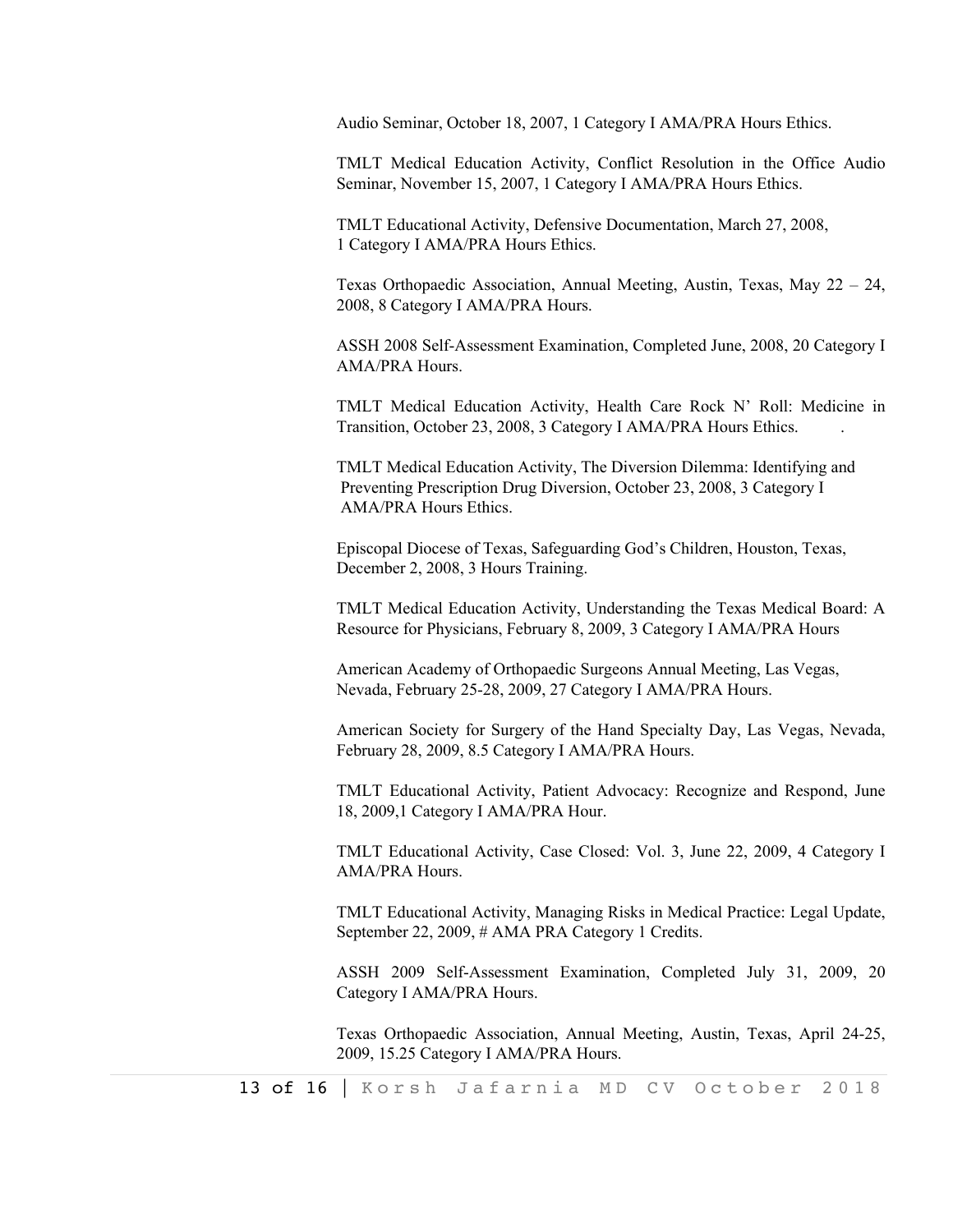Houston Northwest Medical Center: Ethics: Disruptive Behavior in Physicians, 1 AMA/PRA category 1 credit.

Houston Northwest Medical Center: Ethics: Organ & Tissue Donation, 1 AMA/PRA category 1 credit.

TMF Health Quality Institute, RACs-What are they up to now?, August 17, 2009, 1 Category I AMA/PRA Hour.

TMLT Educational Activity, In the office? Risk management for office-based procedures, August 21, 2009, 1 Category I AMA/PRA Hour.

American Society for Surgery of the Hand, 2009 ASSH/ASHT Combined Annual Meeting, San Francisco, California, September 2-5, 2009, 25.75 Category I AMA/PRA Hours.

TMLT Educational Activity, 10 Things That Get Physicians Sued, September 11, 2009,3 Category I AMA/PRA Hours.

TMLT Educational Activity, Risk Management for Physicians with Limited Patient Contact: Diagnostic Radiology and Anatomic Pathology, February 25, 2010, 1 Category IAMA/PRA Hour.

ASSH 2010 Self-Assessment Examination, Completed June 11, 2010, 20 Category I AMA/PRA Hours.

American Society for Surgery of the Hand, 2010 65<sup>th</sup> ASSH Annual Meeting, Boston, MA, 32.5 Category I AMA/PRA Hours.

Texas Orthopaedic Association, Annual Meeting, Grapevine, Texas,April 22-24, 2010,8 Category I AMA/PRA Hours (including 1 Ethics Hour).

ASSH 2011 Self-Assessment Examination. Completed June 10, 2011, 20 Category I AMA/PRA Hours.

Houston Methodist Hospital, Houston, TX, Bioethics Grand Rounds – Organ Transplantation Emerging Controversies. 1 hour AMA PRA Cat 1 credit.

American Society for Surgery of the Hand, September 2011, 66<sup>th</sup> ASSH Annual Meeting, Las Vegas, NV 21 Category I AMA/PRA Hours.

American Academy of Orthopaedic Surgeons Annual Meeting, San Francisco, CA, February 9-11, 2012, 10 Category I AMA/PRA Hours.

American Society for Surgery of the Hand Specialty Day, San Francisco, CA, February 11, 2012, 8.75 Category I AMA/PRA Hours.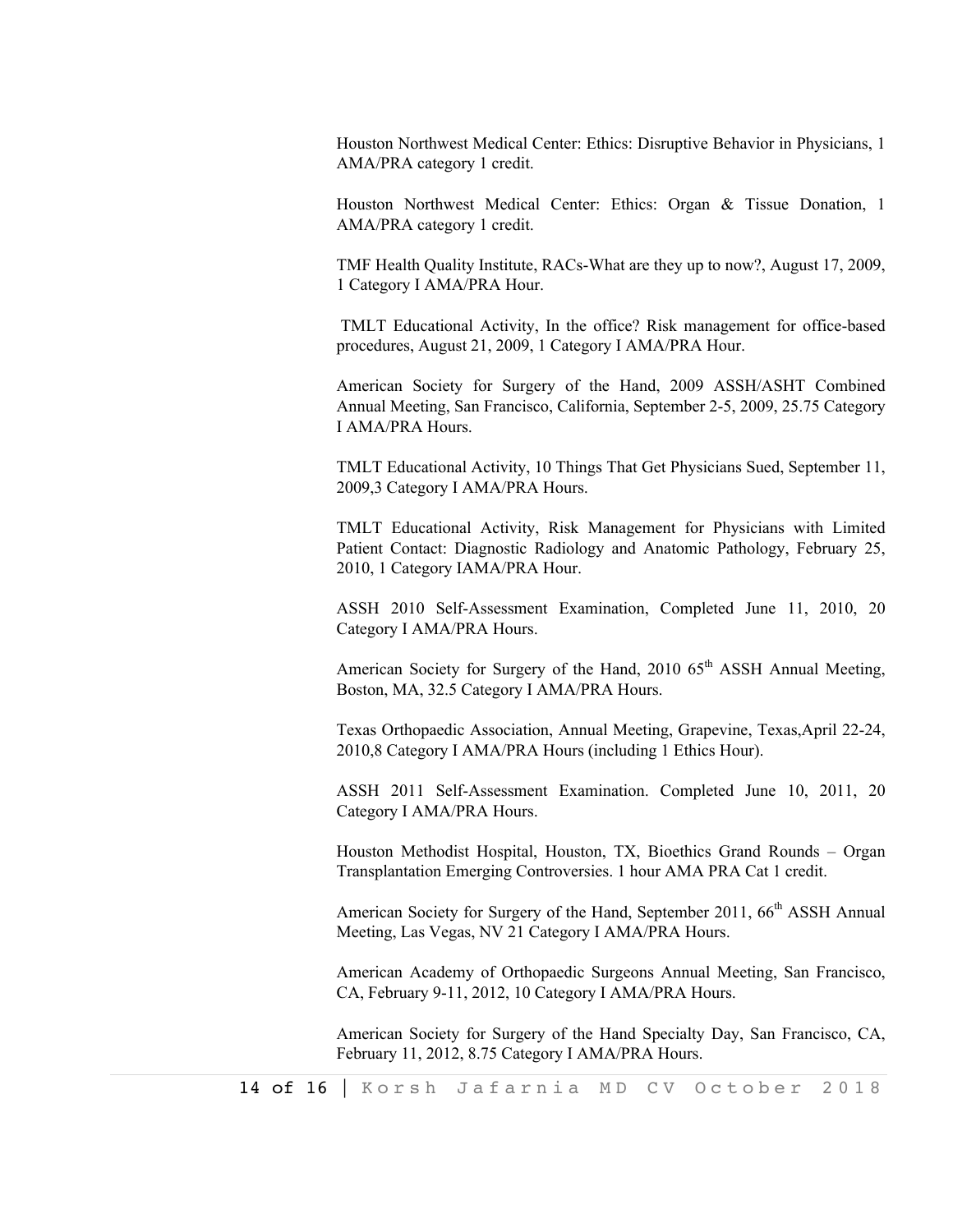Texas Orthopaedic Association, Annual Meeting, Houston, Texas, April 12-14, 2012, 5.5 Category I AMA/PRA Hours.

ASSH 2012 Self-Assessment Examination, Completed June 11, 2012, 20 Category I AMA/PRA Hours.

ASSH 2012 Comprehensive Review in Hand and Upper Extremity. Chicago, IL July December 15, 2012. 31.75 Category I AMA/PRA Hours.

Bioethics Grand Rounds CME: "Why the top 5 List? Ethical cost containment." Houston Methodist Hospital, Feb 20, 2013, 1 hour cat 1.

ASSH 2013 Self-Assessment Examination, Completed June 19, 2013, 20 Category I AMA/PRA Hours (.25 point safety credits).

American Society for Surgery of the Hand, October 2, 2013, 68<sup>th</sup> ASSH Annual Meeting, San Francisco, CA 22.5 Category I AMA/PRA Hours (.50 point safety credits).

Houston Methodist Hospital, ICD-10 Education, March 26, 2014, Houston, TX (Willowbrook), 1.25 AMA PRA category 1 credit.

The Harvard Medical School, May 29- June 1, 2014, Jesse B. Jupiter International Hand Forum, Boston, MA, 14.0 AMA PRA Cat 1 credits.

ASSH 2014 Self-Assessment Examination, Completed June 22, 2014, 20 Category I AMA/PRA Hours (2.0 are patient safety credits)

American Society for Surgery of the Hand, September 17-20, 2015,  $69<sup>th</sup>$  ASSH Annual Meeting, Boston, MA 26.5 Category I AMA/PRA Hours (.25 point safety credits).

ASSH 2015 Self-Assessment Examination, Completed July 27, 2015, 20 Category I AMA/PRA Hours.

Orthopedics for the Primary care physician; Houston, TX; August 28-29, 2015; 8.5 AMA PRA Category 1 credit.

American Society for Surgery of the Hand, September 8-10, 2015,  $70<sup>th</sup>$  ASSH Annual Meeting, Seattle, WA 26.25 Category I AMA/PRA Hours.

Facilitation Family Meetings in the ICUs; Communicating Well and Not-sowell; Dr. C.R. Bruce, JD; November 18, 2015; Ethics CME 1 hour cat 1 AMA/PRA.

Domestic Violence: Ask!;TMA sponsored CME; December 14, 2015; 1 AMA